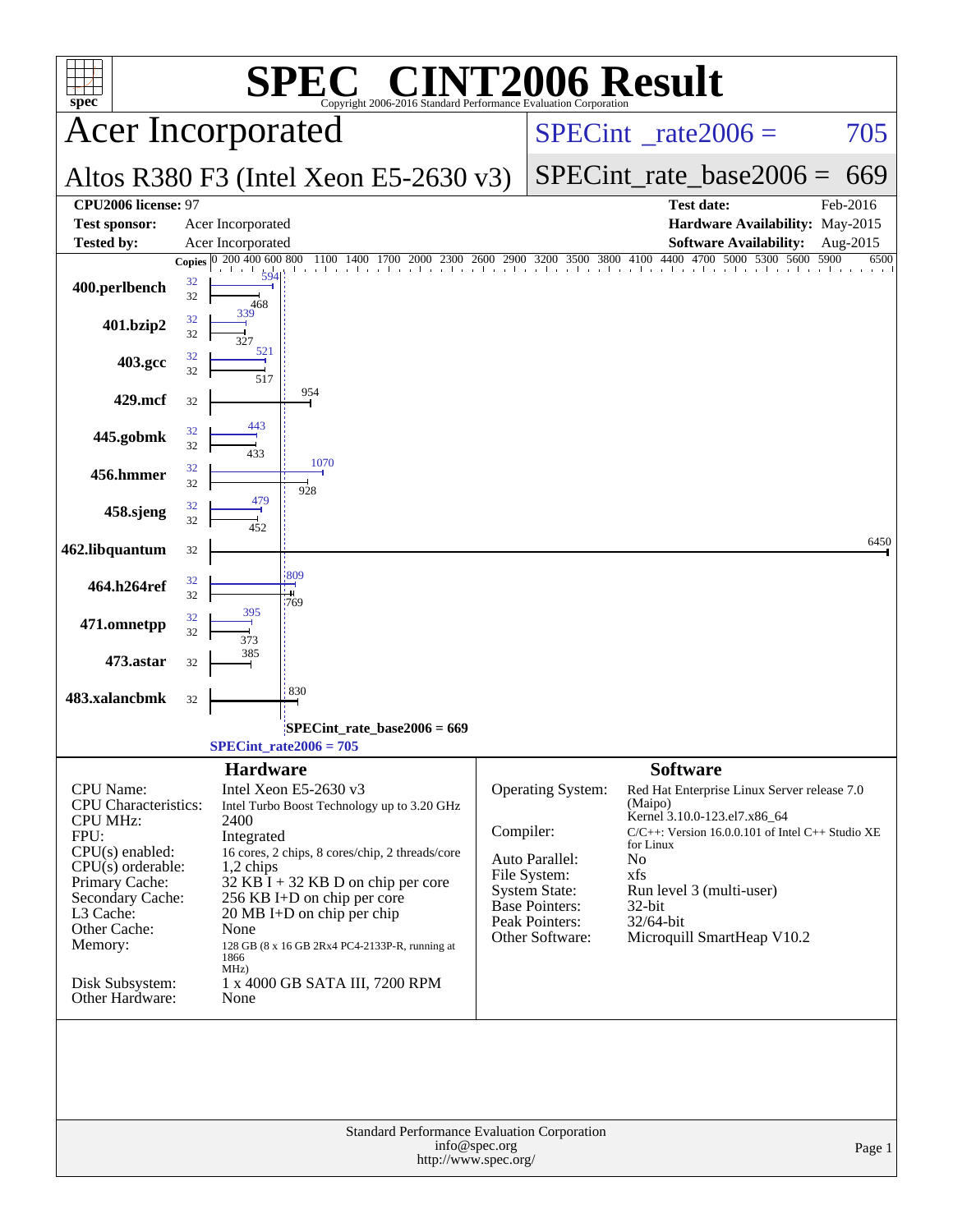

### Acer Incorporated

### SPECint rate $2006 = 705$

### Altos R380 F3 (Intel Xeon E5-2630 v3)

[SPECint\\_rate\\_base2006 =](http://www.spec.org/auto/cpu2006/Docs/result-fields.html#SPECintratebase2006) 669

**[CPU2006 license:](http://www.spec.org/auto/cpu2006/Docs/result-fields.html#CPU2006license)** 97 **[Test date:](http://www.spec.org/auto/cpu2006/Docs/result-fields.html#Testdate)** Feb-2016 **[Test sponsor:](http://www.spec.org/auto/cpu2006/Docs/result-fields.html#Testsponsor)** Acer Incorporated **[Hardware Availability:](http://www.spec.org/auto/cpu2006/Docs/result-fields.html#HardwareAvailability)** May-2015 **[Tested by:](http://www.spec.org/auto/cpu2006/Docs/result-fields.html#Testedby)** Acer Incorporated **[Software Availability:](http://www.spec.org/auto/cpu2006/Docs/result-fields.html#SoftwareAvailability)** Aug-2015

### **[Results Table](http://www.spec.org/auto/cpu2006/Docs/result-fields.html#ResultsTable)**

|                    |               | <b>Base</b>    |              |                                                                                                          |            |                | <b>Peak</b> |               |                |              |                |              |                |              |
|--------------------|---------------|----------------|--------------|----------------------------------------------------------------------------------------------------------|------------|----------------|-------------|---------------|----------------|--------------|----------------|--------------|----------------|--------------|
| <b>Benchmark</b>   | <b>Copies</b> | <b>Seconds</b> | <b>Ratio</b> | <b>Seconds</b>                                                                                           | Ratio      | <b>Seconds</b> | Ratio       | <b>Copies</b> | <b>Seconds</b> | <b>Ratio</b> | <b>Seconds</b> | <b>Ratio</b> | <b>Seconds</b> | <b>Ratio</b> |
| 400.perlbench      | 32            | 669            | 468          | 675                                                                                                      | 463        | 668            | 468I        | 32            | 530            | 590          | 527            | 594          | 526            | 594          |
| 401.bzip2          | 32            | 942            | 328          | 946                                                                                                      | <b>326</b> | 944            | 327         | 32            | 910            | 339          | 910            | 339          | 911            | 339          |
| $403.\mathrm{gcc}$ | 32            | 498            | 517          | 494                                                                                                      | 522        | 499            | 516         | 32            | 495            | 521          | 491            | 525          | 495            | 520          |
| $429$ .mcf         | 32            | 306            | 955          | 306                                                                                                      | 954        | 307            | 950         | 32            | 306            | 955          | 306            | 954          | 307            | 950          |
| $445$ .gobmk       | 32            | 775            | 433          | 775                                                                                                      | 433        | 775            | 433         | 32            | 757            | 443          | 757            | 443          | 757            | 443          |
| 456.hmmer          | 32            | 322            | 928          | 322                                                                                                      | 928        | 323            | 923         | 32            | 280            | 1070         | 279            | 1070         | 279            | 1070         |
| 458 sjeng          | 32            | 857            | 452          | 857                                                                                                      | 452        | 857            | 452l        | 32            | 792            | 489          | 809            | 479          | 808            | 479          |
| 462.libquantum     | 32            | 103            | 6450         | 103                                                                                                      | 6450       | 103            | 6460        | 32            | 103            | 6450         | 103            | 6450         | 103            | 6460         |
| 464.h264ref        | 32            | 932            | 760          | 896                                                                                                      | 791        | 921            | 769         | 32            | 875            | 809          | 872            | 812          | 879            | 806          |
| 471.omnetpp        | 32            | 536            | 373          | 535                                                                                                      | 374        | 536            | 373         | 32            | 505            | 396          | 506            | 395          | 506            | 395          |
| $473$ . astar      | 32            | 582            | 386          | 584                                                                                                      | 385        | 584            | <b>385</b>  | 32            | 582            | 386          | 584            | 385          | 584            | 385          |
| 483.xalancbmk      | 32            | 266            | 831          | 266                                                                                                      | 830        | 266            | 829         | 32            | 266            | 831          | 266            | 830          | 266            | 829          |
|                    |               |                |              | Results appear in the order in which they were run. Bold underlined text indicates a median measurement. |            |                |             |               |                |              |                |              |                |              |

### **[Submit Notes](http://www.spec.org/auto/cpu2006/Docs/result-fields.html#SubmitNotes)**

 The numactl mechanism was used to bind copies to processors. The config file option 'submit' was used to generate numactl commands to bind each copy to a specific processor. For details, please see the config file.

### **[Operating System Notes](http://www.spec.org/auto/cpu2006/Docs/result-fields.html#OperatingSystemNotes)**

Stack size set to unlimited using "ulimit -s unlimited"

### **[Platform Notes](http://www.spec.org/auto/cpu2006/Docs/result-fields.html#PlatformNotes)**

Standard Performance Evaluation Corporation [info@spec.org](mailto:info@spec.org) BIOS Configuration: CPU Power and Performance Policy set to Performance C1E Autopromote set to Disabled Set Fan Profile set to Performance Sysinfo program /usr/cpu2006/config/sysinfo.rev6914 \$Rev: 6914 \$ \$Date:: 2014-06-25 #\$ e3fbb8667b5a285932ceab81e28219e1 running on localhost.localdomain Mon Feb 1 16:09:16 2016 This section contains SUT (System Under Test) info as seen by some common utilities. To remove or add to this section, see: <http://www.spec.org/cpu2006/Docs/config.html#sysinfo> From /proc/cpuinfo model name : Intel(R) Xeon(R) CPU E5-2630 v3 @ 2.40GHz 2 "physical id"s (chips) 32 "processors" cores, siblings (Caution: counting these is hw and system dependent. The Continued on next page

<http://www.spec.org/>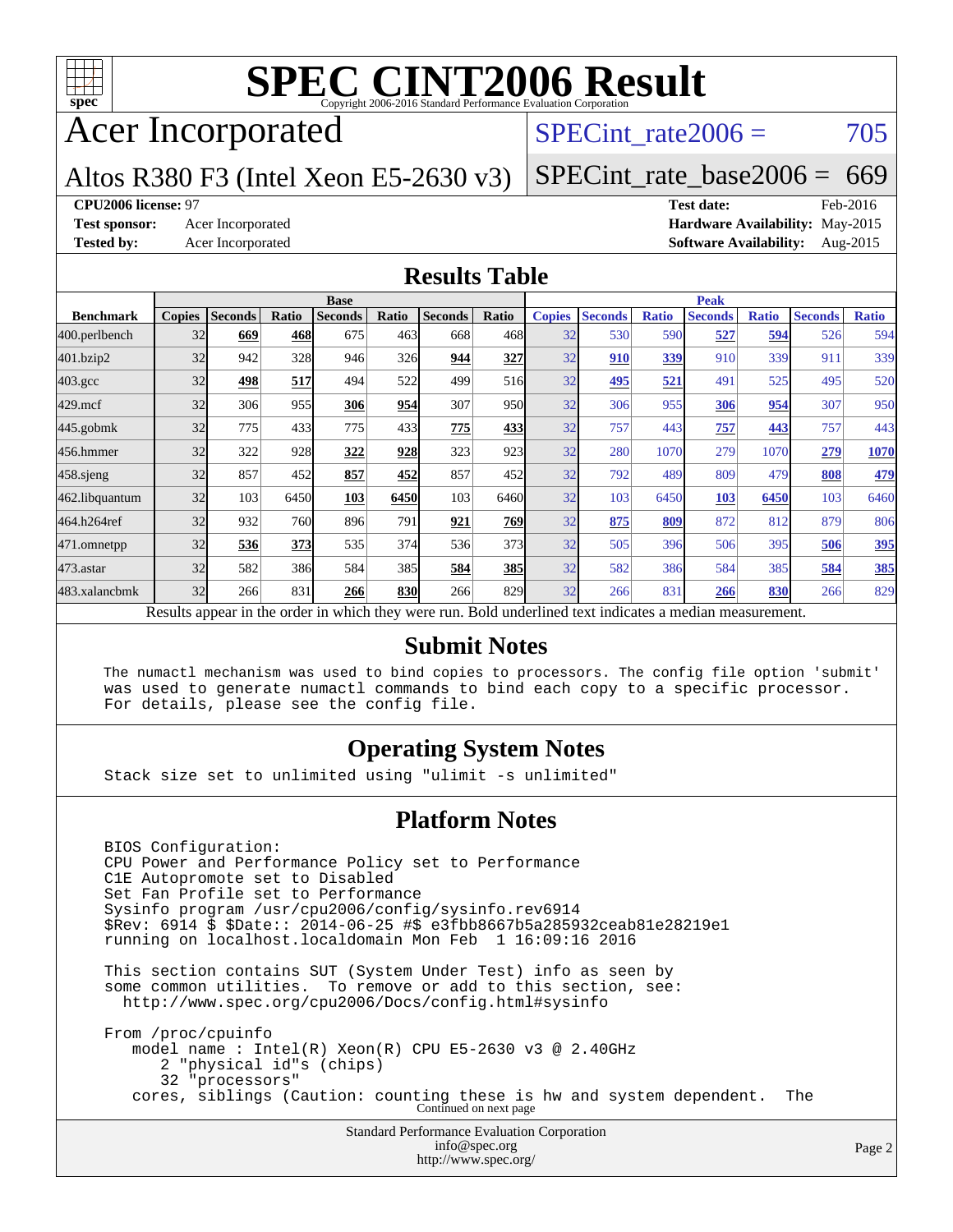

Acer Incorporated

Altos R380 F3 (Intel Xeon E5-2630 v3)

SPECint rate $2006 = 705$ 

[SPECint\\_rate\\_base2006 =](http://www.spec.org/auto/cpu2006/Docs/result-fields.html#SPECintratebase2006)  $669$ 

**[CPU2006 license:](http://www.spec.org/auto/cpu2006/Docs/result-fields.html#CPU2006license)** 97 **[Test date:](http://www.spec.org/auto/cpu2006/Docs/result-fields.html#Testdate)** Feb-2016 **[Test sponsor:](http://www.spec.org/auto/cpu2006/Docs/result-fields.html#Testsponsor)** Acer Incorporated **[Hardware Availability:](http://www.spec.org/auto/cpu2006/Docs/result-fields.html#HardwareAvailability)** May-2015 **[Tested by:](http://www.spec.org/auto/cpu2006/Docs/result-fields.html#Testedby)** Acer Incorporated **[Software Availability:](http://www.spec.org/auto/cpu2006/Docs/result-fields.html#SoftwareAvailability)** Aug-2015

#### **[Platform Notes \(Continued\)](http://www.spec.org/auto/cpu2006/Docs/result-fields.html#PlatformNotes)**

```
Standard Performance Evaluation Corporation
                                   info@spec.org
                                                                                  Page 3
   following excerpts from /proc/cpuinfo might not be reliable. Use with
   caution.)
      cpu cores : 8
      siblings : 16
      physical 0: cores 0 1 2 3 4 5 6 7
      physical 1: cores 0 1 2 3 4 5 6 7
   cache size : 20480 KB
From /proc/meminfo
  MemTotal: 131754712 kB
   HugePages_Total: 0
  Hugepagesize: 2048 kB
From /etc/*release* /etc/*version*
   os-release:
      NAME="Red Hat Enterprise Linux Server"
      VERSION="7.0 (Maipo)"
      ID="rhel"
      ID_LIKE="fedora"
      VERSION_ID="7.0"
      PRETTY_NAME="Red Hat Enterprise Linux Server 7.0 (Maipo)"
      ANSI_COLOR="0;31"
      CPE_NAME="cpe:/o:redhat:enterprise_linux:7.0:GA:server"
  redhat-release: Red Hat Enterprise Linux Server release 7.0 (Maipo)
   system-release: Red Hat Enterprise Linux Server release 7.0 (Maipo)
   system-release-cpe: cpe:/o:redhat:enterprise_linux:7.0:ga:server
uname -a:
  Linux localhost.localdomain 3.10.0-123.el7.x86_64 #1 SMP Mon May 5 11:16:57
   EDT 2014 x86_64 x86_64 x86_64 GNU/Linux
run-level 3 Feb 1 16:08
SPEC is set to: /usr/cpu2006
  Filesystem Type Size Used Avail Use% Mounted on
   /dev/mapper/rhel-root xfs 3.6T 48G 3.6T 2% /
Additional information from dmidecode:
   Warning: Use caution when you interpret this section. The 'dmidecode' program
   reads system data which is "intended to allow hardware to be accurately
   determined", but the intent may not be met, as there are frequent changes to
  hardware, firmware, and the "DMTF SMBIOS" standard.
  BIOS Intel Corporation SE5C610.86B.01.01.0011.081020151200 08/10/2015
  Memory:
   8x Hynix HMA42GR7MFR4N-TF 16 GB 2 rank 2133 MHz, configured at 1866 MHz
   16x NO DIMM NO DIMM
(End of data from sysinfo program)
```
<http://www.spec.org/>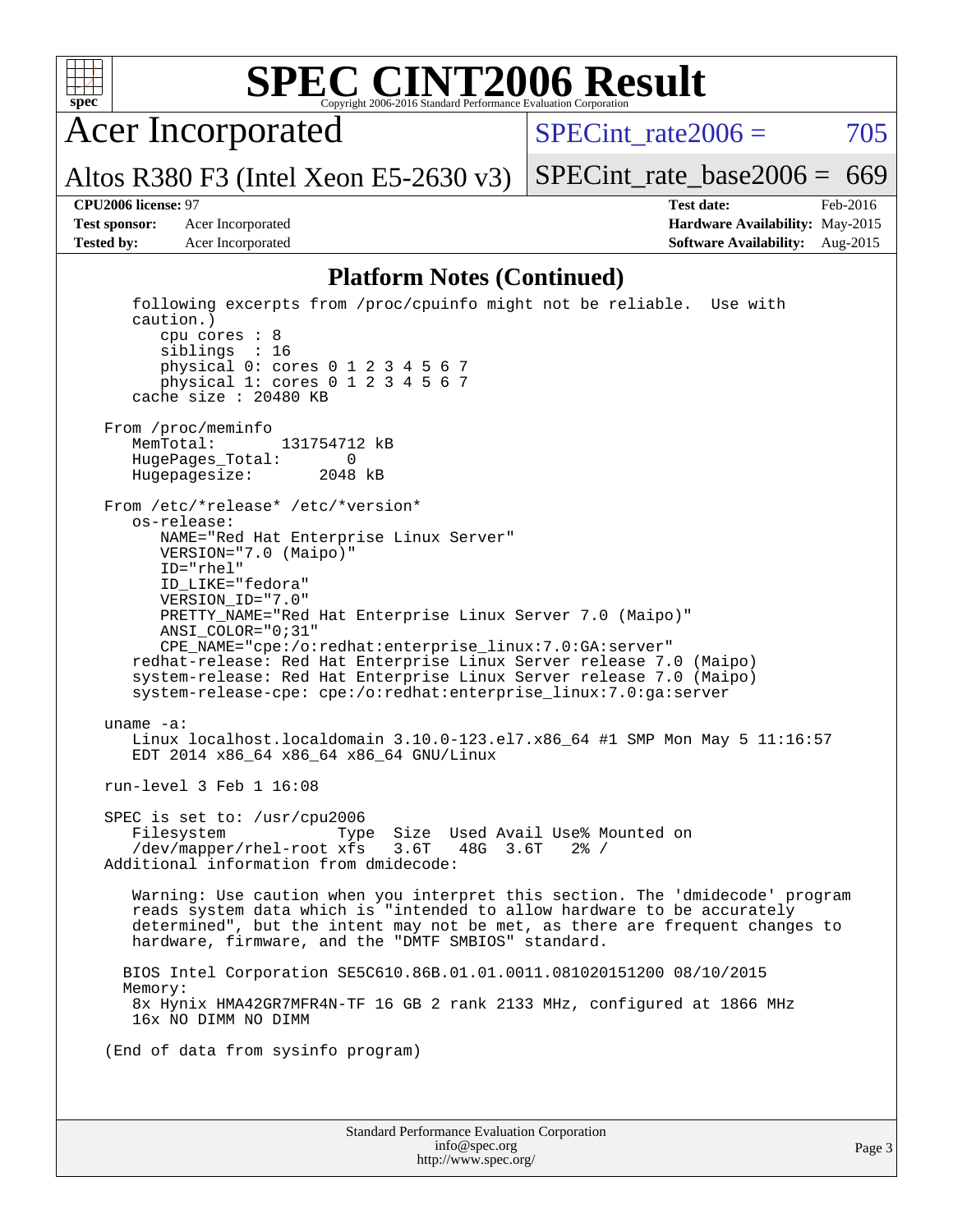

```
C benchmarks:
```
[-xCORE-AVX2](http://www.spec.org/cpu2006/results/res2016q1/cpu2006-20160216-39025.flags.html#user_CCbase_f-xAVX2_5f5fc0cbe2c9f62c816d3e45806c70d7) [-ipo](http://www.spec.org/cpu2006/results/res2016q1/cpu2006-20160216-39025.flags.html#user_CCbase_f-ipo) [-O3](http://www.spec.org/cpu2006/results/res2016q1/cpu2006-20160216-39025.flags.html#user_CCbase_f-O3) [-no-prec-div](http://www.spec.org/cpu2006/results/res2016q1/cpu2006-20160216-39025.flags.html#user_CCbase_f-no-prec-div) [-opt-prefetch](http://www.spec.org/cpu2006/results/res2016q1/cpu2006-20160216-39025.flags.html#user_CCbase_f-opt-prefetch) [-opt-mem-layout-trans=3](http://www.spec.org/cpu2006/results/res2016q1/cpu2006-20160216-39025.flags.html#user_CCbase_f-opt-mem-layout-trans_a7b82ad4bd7abf52556d4961a2ae94d5)

[C++ benchmarks:](http://www.spec.org/auto/cpu2006/Docs/result-fields.html#CXXbenchmarks)

[-xCORE-AVX2](http://www.spec.org/cpu2006/results/res2016q1/cpu2006-20160216-39025.flags.html#user_CXXbase_f-xAVX2_5f5fc0cbe2c9f62c816d3e45806c70d7) [-ipo](http://www.spec.org/cpu2006/results/res2016q1/cpu2006-20160216-39025.flags.html#user_CXXbase_f-ipo) [-O3](http://www.spec.org/cpu2006/results/res2016q1/cpu2006-20160216-39025.flags.html#user_CXXbase_f-O3) [-no-prec-div](http://www.spec.org/cpu2006/results/res2016q1/cpu2006-20160216-39025.flags.html#user_CXXbase_f-no-prec-div) [-opt-prefetch](http://www.spec.org/cpu2006/results/res2016q1/cpu2006-20160216-39025.flags.html#user_CXXbase_f-opt-prefetch) [-opt-mem-layout-trans=3](http://www.spec.org/cpu2006/results/res2016q1/cpu2006-20160216-39025.flags.html#user_CXXbase_f-opt-mem-layout-trans_a7b82ad4bd7abf52556d4961a2ae94d5) [-Wl,-z,muldefs](http://www.spec.org/cpu2006/results/res2016q1/cpu2006-20160216-39025.flags.html#user_CXXbase_link_force_multiple1_74079c344b956b9658436fd1b6dd3a8a) [-L/sh -lsmartheap](http://www.spec.org/cpu2006/results/res2016q1/cpu2006-20160216-39025.flags.html#user_CXXbase_SmartHeap_32f6c82aa1ed9c52345d30cf6e4a0499)

> Standard Performance Evaluation Corporation [info@spec.org](mailto:info@spec.org) <http://www.spec.org/>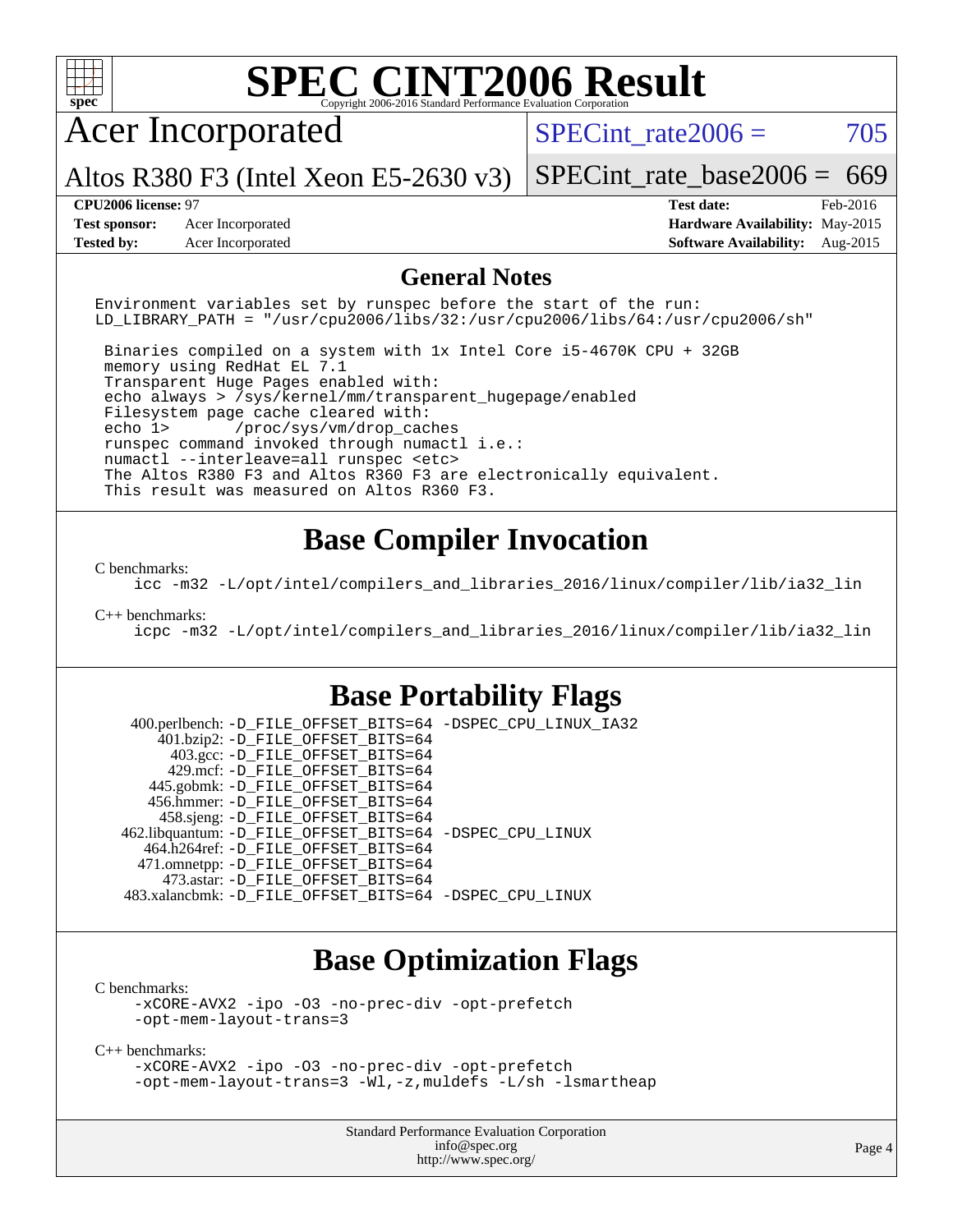

 400.perlbench: [-xCORE-AVX2](http://www.spec.org/cpu2006/results/res2016q1/cpu2006-20160216-39025.flags.html#user_peakPASS2_CFLAGSPASS2_LDCFLAGS400_perlbench_f-xAVX2_5f5fc0cbe2c9f62c816d3e45806c70d7)(pass 2) [-prof-gen:threadsafe](http://www.spec.org/cpu2006/results/res2016q1/cpu2006-20160216-39025.flags.html#user_peakPASS1_CFLAGSPASS1_LDCFLAGS400_perlbench_prof_gen_21a26eb79f378b550acd7bec9fe4467a)(pass 1) [-ipo](http://www.spec.org/cpu2006/results/res2016q1/cpu2006-20160216-39025.flags.html#user_peakPASS2_CFLAGSPASS2_LDCFLAGS400_perlbench_f-ipo)(pass 2) [-O3](http://www.spec.org/cpu2006/results/res2016q1/cpu2006-20160216-39025.flags.html#user_peakPASS2_CFLAGSPASS2_LDCFLAGS400_perlbench_f-O3)(pass 2) [-no-prec-div](http://www.spec.org/cpu2006/results/res2016q1/cpu2006-20160216-39025.flags.html#user_peakPASS2_CFLAGSPASS2_LDCFLAGS400_perlbench_f-no-prec-div)(pass 2) [-par-num-threads=1](http://www.spec.org/cpu2006/results/res2016q1/cpu2006-20160216-39025.flags.html#user_peakPASS1_CFLAGSPASS1_LDCFLAGS400_perlbench_par_num_threads_786a6ff141b4e9e90432e998842df6c2)(pass 1) [-prof-use](http://www.spec.org/cpu2006/results/res2016q1/cpu2006-20160216-39025.flags.html#user_peakPASS2_CFLAGSPASS2_LDCFLAGS400_perlbench_prof_use_bccf7792157ff70d64e32fe3e1250b55)(pass 2) [-auto-ilp32](http://www.spec.org/cpu2006/results/res2016q1/cpu2006-20160216-39025.flags.html#user_peakCOPTIMIZE400_perlbench_f-auto-ilp32)

Continued on next page

Standard Performance Evaluation Corporation [info@spec.org](mailto:info@spec.org) <http://www.spec.org/>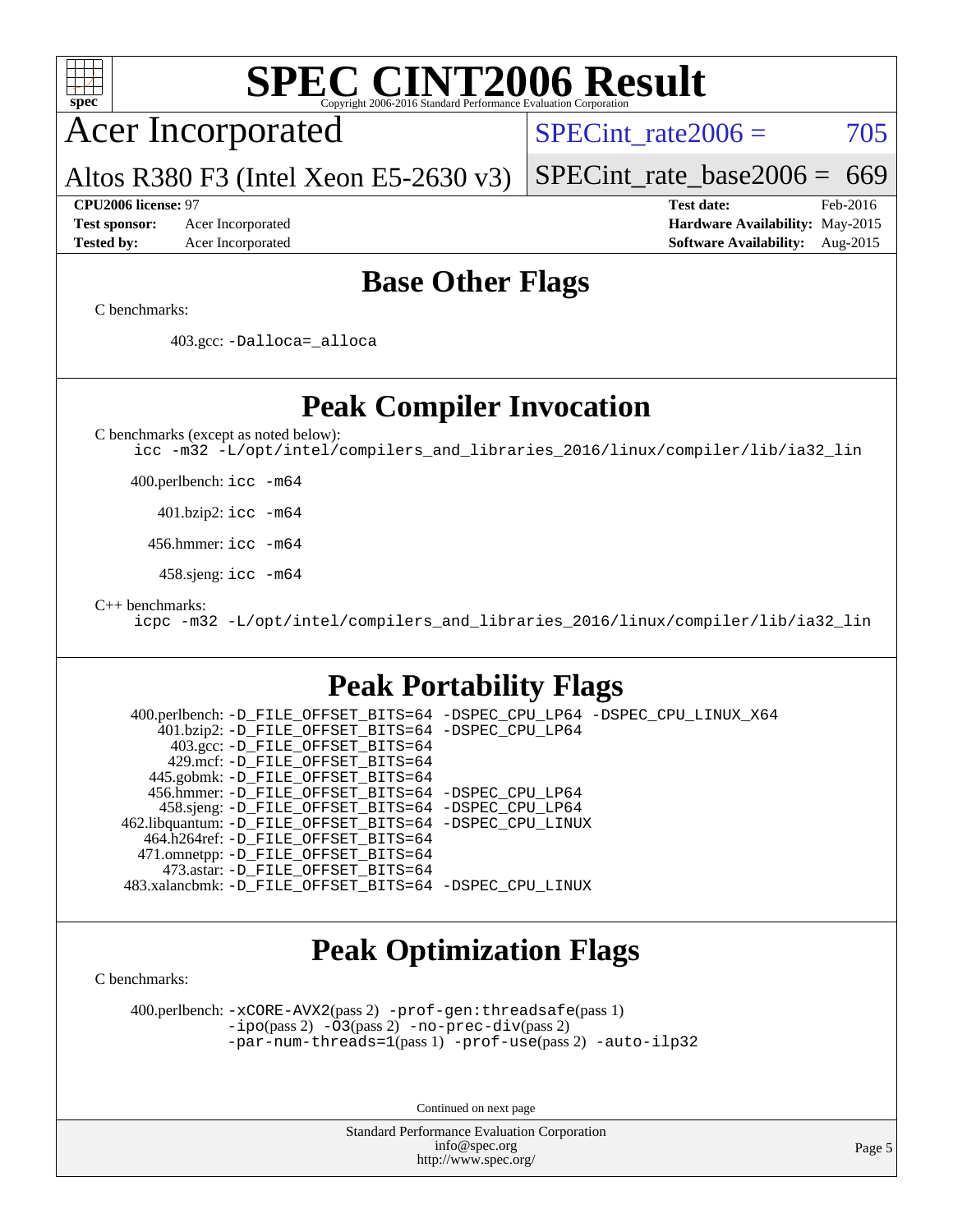

Acer Incorporated

Altos R380 F3 (Intel Xeon E5-2630 v3)

SPECint rate $2006 = 705$ 

[SPECint\\_rate\\_base2006 =](http://www.spec.org/auto/cpu2006/Docs/result-fields.html#SPECintratebase2006)  $669$ 

**[CPU2006 license:](http://www.spec.org/auto/cpu2006/Docs/result-fields.html#CPU2006license)** 97 **[Test date:](http://www.spec.org/auto/cpu2006/Docs/result-fields.html#Testdate)** Feb-2016 **[Test sponsor:](http://www.spec.org/auto/cpu2006/Docs/result-fields.html#Testsponsor)** Acer Incorporated **[Hardware Availability:](http://www.spec.org/auto/cpu2006/Docs/result-fields.html#HardwareAvailability)** May-2015 **[Tested by:](http://www.spec.org/auto/cpu2006/Docs/result-fields.html#Testedby)** Acer Incorporated **[Software Availability:](http://www.spec.org/auto/cpu2006/Docs/result-fields.html#SoftwareAvailability)** Aug-2015

## **[Peak Optimization Flags \(Continued\)](http://www.spec.org/auto/cpu2006/Docs/result-fields.html#PeakOptimizationFlags)**

 401.bzip2: [-xCORE-AVX2](http://www.spec.org/cpu2006/results/res2016q1/cpu2006-20160216-39025.flags.html#user_peakPASS2_CFLAGSPASS2_LDCFLAGS401_bzip2_f-xAVX2_5f5fc0cbe2c9f62c816d3e45806c70d7)(pass 2) [-prof-gen:threadsafe](http://www.spec.org/cpu2006/results/res2016q1/cpu2006-20160216-39025.flags.html#user_peakPASS1_CFLAGSPASS1_LDCFLAGS401_bzip2_prof_gen_21a26eb79f378b550acd7bec9fe4467a)(pass 1)  $-i\text{po}(pass 2) -03(pass 2) -no-prec-div(pass 2)$  $-i\text{po}(pass 2) -03(pass 2) -no-prec-div(pass 2)$  $-i\text{po}(pass 2) -03(pass 2) -no-prec-div(pass 2)$ [-par-num-threads=1](http://www.spec.org/cpu2006/results/res2016q1/cpu2006-20160216-39025.flags.html#user_peakPASS1_CFLAGSPASS1_LDCFLAGS401_bzip2_par_num_threads_786a6ff141b4e9e90432e998842df6c2)(pass 1) [-prof-use](http://www.spec.org/cpu2006/results/res2016q1/cpu2006-20160216-39025.flags.html#user_peakPASS2_CFLAGSPASS2_LDCFLAGS401_bzip2_prof_use_bccf7792157ff70d64e32fe3e1250b55)(pass 2) [-opt-prefetch](http://www.spec.org/cpu2006/results/res2016q1/cpu2006-20160216-39025.flags.html#user_peakCOPTIMIZE401_bzip2_f-opt-prefetch) [-auto-ilp32](http://www.spec.org/cpu2006/results/res2016q1/cpu2006-20160216-39025.flags.html#user_peakCOPTIMIZE401_bzip2_f-auto-ilp32) [-ansi-alias](http://www.spec.org/cpu2006/results/res2016q1/cpu2006-20160216-39025.flags.html#user_peakCOPTIMIZE401_bzip2_f-ansi-alias) 403.gcc: [-xCORE-AVX2](http://www.spec.org/cpu2006/results/res2016q1/cpu2006-20160216-39025.flags.html#user_peakCOPTIMIZE403_gcc_f-xAVX2_5f5fc0cbe2c9f62c816d3e45806c70d7) [-ipo](http://www.spec.org/cpu2006/results/res2016q1/cpu2006-20160216-39025.flags.html#user_peakCOPTIMIZE403_gcc_f-ipo) [-O3](http://www.spec.org/cpu2006/results/res2016q1/cpu2006-20160216-39025.flags.html#user_peakCOPTIMIZE403_gcc_f-O3) [-no-prec-div](http://www.spec.org/cpu2006/results/res2016q1/cpu2006-20160216-39025.flags.html#user_peakCOPTIMIZE403_gcc_f-no-prec-div)  $429$ .mcf: basepeak = yes 445.gobmk: [-xCORE-AVX2](http://www.spec.org/cpu2006/results/res2016q1/cpu2006-20160216-39025.flags.html#user_peakPASS2_CFLAGSPASS2_LDCFLAGS445_gobmk_f-xAVX2_5f5fc0cbe2c9f62c816d3e45806c70d7)(pass 2) [-prof-gen:threadsafe](http://www.spec.org/cpu2006/results/res2016q1/cpu2006-20160216-39025.flags.html#user_peakPASS1_CFLAGSPASS1_LDCFLAGS445_gobmk_prof_gen_21a26eb79f378b550acd7bec9fe4467a)(pass 1) [-prof-use](http://www.spec.org/cpu2006/results/res2016q1/cpu2006-20160216-39025.flags.html#user_peakPASS2_CFLAGSPASS2_LDCFLAGS445_gobmk_prof_use_bccf7792157ff70d64e32fe3e1250b55)(pass 2) [-par-num-threads=1](http://www.spec.org/cpu2006/results/res2016q1/cpu2006-20160216-39025.flags.html#user_peakPASS1_CFLAGSPASS1_LDCFLAGS445_gobmk_par_num_threads_786a6ff141b4e9e90432e998842df6c2)(pass 1) [-ansi-alias](http://www.spec.org/cpu2006/results/res2016q1/cpu2006-20160216-39025.flags.html#user_peakCOPTIMIZE445_gobmk_f-ansi-alias) [-opt-mem-layout-trans=3](http://www.spec.org/cpu2006/results/res2016q1/cpu2006-20160216-39025.flags.html#user_peakCOPTIMIZE445_gobmk_f-opt-mem-layout-trans_a7b82ad4bd7abf52556d4961a2ae94d5) 456.hmmer: [-xCORE-AVX2](http://www.spec.org/cpu2006/results/res2016q1/cpu2006-20160216-39025.flags.html#user_peakCOPTIMIZE456_hmmer_f-xAVX2_5f5fc0cbe2c9f62c816d3e45806c70d7) [-ipo](http://www.spec.org/cpu2006/results/res2016q1/cpu2006-20160216-39025.flags.html#user_peakCOPTIMIZE456_hmmer_f-ipo) [-O3](http://www.spec.org/cpu2006/results/res2016q1/cpu2006-20160216-39025.flags.html#user_peakCOPTIMIZE456_hmmer_f-O3) [-no-prec-div](http://www.spec.org/cpu2006/results/res2016q1/cpu2006-20160216-39025.flags.html#user_peakCOPTIMIZE456_hmmer_f-no-prec-div) [-unroll2](http://www.spec.org/cpu2006/results/res2016q1/cpu2006-20160216-39025.flags.html#user_peakCOPTIMIZE456_hmmer_f-unroll_784dae83bebfb236979b41d2422d7ec2) [-auto-ilp32](http://www.spec.org/cpu2006/results/res2016q1/cpu2006-20160216-39025.flags.html#user_peakCOPTIMIZE456_hmmer_f-auto-ilp32) 458.sjeng: [-xCORE-AVX2](http://www.spec.org/cpu2006/results/res2016q1/cpu2006-20160216-39025.flags.html#user_peakPASS2_CFLAGSPASS2_LDCFLAGS458_sjeng_f-xAVX2_5f5fc0cbe2c9f62c816d3e45806c70d7)(pass 2) [-prof-gen:threadsafe](http://www.spec.org/cpu2006/results/res2016q1/cpu2006-20160216-39025.flags.html#user_peakPASS1_CFLAGSPASS1_LDCFLAGS458_sjeng_prof_gen_21a26eb79f378b550acd7bec9fe4467a)(pass 1) [-ipo](http://www.spec.org/cpu2006/results/res2016q1/cpu2006-20160216-39025.flags.html#user_peakPASS2_CFLAGSPASS2_LDCFLAGS458_sjeng_f-ipo)(pass 2) [-O3](http://www.spec.org/cpu2006/results/res2016q1/cpu2006-20160216-39025.flags.html#user_peakPASS2_CFLAGSPASS2_LDCFLAGS458_sjeng_f-O3)(pass 2) [-no-prec-div](http://www.spec.org/cpu2006/results/res2016q1/cpu2006-20160216-39025.flags.html#user_peakPASS2_CFLAGSPASS2_LDCFLAGS458_sjeng_f-no-prec-div)(pass 2) [-par-num-threads=1](http://www.spec.org/cpu2006/results/res2016q1/cpu2006-20160216-39025.flags.html#user_peakPASS1_CFLAGSPASS1_LDCFLAGS458_sjeng_par_num_threads_786a6ff141b4e9e90432e998842df6c2)(pass 1) [-prof-use](http://www.spec.org/cpu2006/results/res2016q1/cpu2006-20160216-39025.flags.html#user_peakPASS2_CFLAGSPASS2_LDCFLAGS458_sjeng_prof_use_bccf7792157ff70d64e32fe3e1250b55)(pass 2) [-unroll4](http://www.spec.org/cpu2006/results/res2016q1/cpu2006-20160216-39025.flags.html#user_peakCOPTIMIZE458_sjeng_f-unroll_4e5e4ed65b7fd20bdcd365bec371b81f) [-auto-ilp32](http://www.spec.org/cpu2006/results/res2016q1/cpu2006-20160216-39025.flags.html#user_peakCOPTIMIZE458_sjeng_f-auto-ilp32) 462.libquantum: basepeak = yes 464.h264ref: [-xCORE-AVX2](http://www.spec.org/cpu2006/results/res2016q1/cpu2006-20160216-39025.flags.html#user_peakPASS2_CFLAGSPASS2_LDCFLAGS464_h264ref_f-xAVX2_5f5fc0cbe2c9f62c816d3e45806c70d7)(pass 2) [-prof-gen:threadsafe](http://www.spec.org/cpu2006/results/res2016q1/cpu2006-20160216-39025.flags.html#user_peakPASS1_CFLAGSPASS1_LDCFLAGS464_h264ref_prof_gen_21a26eb79f378b550acd7bec9fe4467a)(pass 1) [-ipo](http://www.spec.org/cpu2006/results/res2016q1/cpu2006-20160216-39025.flags.html#user_peakPASS2_CFLAGSPASS2_LDCFLAGS464_h264ref_f-ipo)(pass 2) [-O3](http://www.spec.org/cpu2006/results/res2016q1/cpu2006-20160216-39025.flags.html#user_peakPASS2_CFLAGSPASS2_LDCFLAGS464_h264ref_f-O3)(pass 2) [-no-prec-div](http://www.spec.org/cpu2006/results/res2016q1/cpu2006-20160216-39025.flags.html#user_peakPASS2_CFLAGSPASS2_LDCFLAGS464_h264ref_f-no-prec-div)(pass 2) [-par-num-threads=1](http://www.spec.org/cpu2006/results/res2016q1/cpu2006-20160216-39025.flags.html#user_peakPASS1_CFLAGSPASS1_LDCFLAGS464_h264ref_par_num_threads_786a6ff141b4e9e90432e998842df6c2)(pass 1) [-prof-use](http://www.spec.org/cpu2006/results/res2016q1/cpu2006-20160216-39025.flags.html#user_peakPASS2_CFLAGSPASS2_LDCFLAGS464_h264ref_prof_use_bccf7792157ff70d64e32fe3e1250b55)(pass 2) [-unroll2](http://www.spec.org/cpu2006/results/res2016q1/cpu2006-20160216-39025.flags.html#user_peakCOPTIMIZE464_h264ref_f-unroll_784dae83bebfb236979b41d2422d7ec2) [-ansi-alias](http://www.spec.org/cpu2006/results/res2016q1/cpu2006-20160216-39025.flags.html#user_peakCOPTIMIZE464_h264ref_f-ansi-alias) [C++ benchmarks:](http://www.spec.org/auto/cpu2006/Docs/result-fields.html#CXXbenchmarks) 471.omnetpp: [-xCORE-AVX2](http://www.spec.org/cpu2006/results/res2016q1/cpu2006-20160216-39025.flags.html#user_peakPASS2_CXXFLAGSPASS2_LDCXXFLAGS471_omnetpp_f-xAVX2_5f5fc0cbe2c9f62c816d3e45806c70d7)(pass 2) [-prof-gen:threadsafe](http://www.spec.org/cpu2006/results/res2016q1/cpu2006-20160216-39025.flags.html#user_peakPASS1_CXXFLAGSPASS1_LDCXXFLAGS471_omnetpp_prof_gen_21a26eb79f378b550acd7bec9fe4467a)(pass 1)  $-ipo(pass 2) -\overline{03(pass 2)}$  $-ipo(pass 2) -\overline{03(pass 2)}$  [-no-prec-div](http://www.spec.org/cpu2006/results/res2016q1/cpu2006-20160216-39025.flags.html#user_peakPASS2_CXXFLAGSPASS2_LDCXXFLAGS471_omnetpp_f-no-prec-div)(pass 2) [-par-num-threads=1](http://www.spec.org/cpu2006/results/res2016q1/cpu2006-20160216-39025.flags.html#user_peakPASS1_CXXFLAGSPASS1_LDCXXFLAGS471_omnetpp_par_num_threads_786a6ff141b4e9e90432e998842df6c2)(pass 1) [-prof-use](http://www.spec.org/cpu2006/results/res2016q1/cpu2006-20160216-39025.flags.html#user_peakPASS2_CXXFLAGSPASS2_LDCXXFLAGS471_omnetpp_prof_use_bccf7792157ff70d64e32fe3e1250b55)(pass 2) [-ansi-alias](http://www.spec.org/cpu2006/results/res2016q1/cpu2006-20160216-39025.flags.html#user_peakCXXOPTIMIZE471_omnetpp_f-ansi-alias) [-opt-ra-region-strategy=block](http://www.spec.org/cpu2006/results/res2016q1/cpu2006-20160216-39025.flags.html#user_peakCXXOPTIMIZE471_omnetpp_f-opt-ra-region-strategy_a0a37c372d03933b2a18d4af463c1f69) [-Wl,-z,muldefs](http://www.spec.org/cpu2006/results/res2016q1/cpu2006-20160216-39025.flags.html#user_peakEXTRA_LDFLAGS471_omnetpp_link_force_multiple1_74079c344b956b9658436fd1b6dd3a8a) [-L/sh -lsmartheap](http://www.spec.org/cpu2006/results/res2016q1/cpu2006-20160216-39025.flags.html#user_peakEXTRA_LIBS471_omnetpp_SmartHeap_32f6c82aa1ed9c52345d30cf6e4a0499) 473.astar: basepeak = yes

483.xalancbmk: basepeak = yes

### **[Peak Other Flags](http://www.spec.org/auto/cpu2006/Docs/result-fields.html#PeakOtherFlags)**

[C benchmarks](http://www.spec.org/auto/cpu2006/Docs/result-fields.html#Cbenchmarks):

403.gcc: [-Dalloca=\\_alloca](http://www.spec.org/cpu2006/results/res2016q1/cpu2006-20160216-39025.flags.html#b403.gcc_peakEXTRA_CFLAGS_Dalloca_be3056838c12de2578596ca5467af7f3)